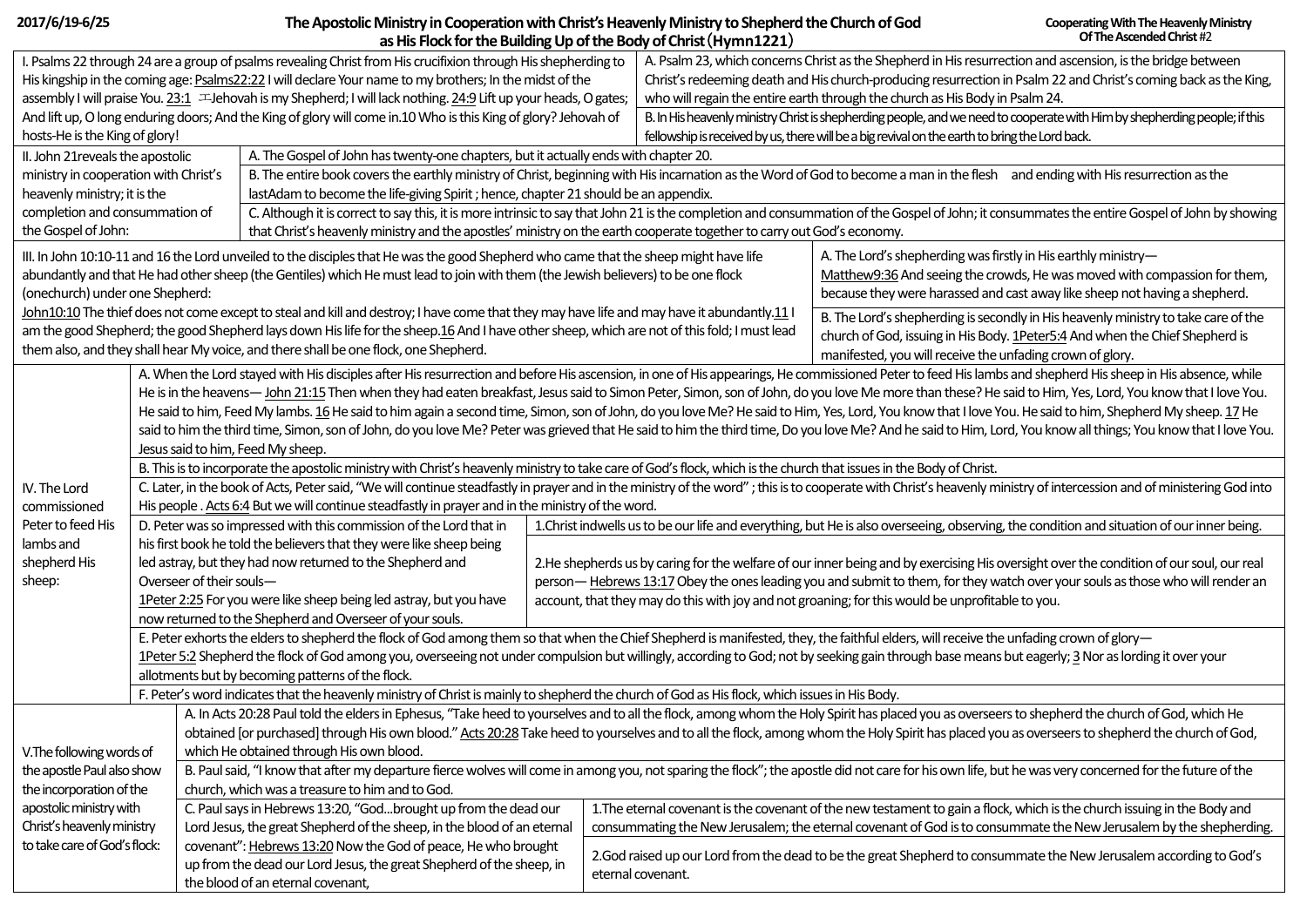|                                                                                                                                                                                                                                |                         |                                                                                                                                                                     |                                                                                                                                                                                |                                                                                                                                                                                                                                                                        | VI. The main purpose and goal of the apostolic ministry incorporated with Christ's heavenly ministry are to build up the Body of Christ, which will consummate the New Jerusalem for the accomplishment of the eternal economy |  |  |  |  |
|--------------------------------------------------------------------------------------------------------------------------------------------------------------------------------------------------------------------------------|-------------------------|---------------------------------------------------------------------------------------------------------------------------------------------------------------------|--------------------------------------------------------------------------------------------------------------------------------------------------------------------------------|------------------------------------------------------------------------------------------------------------------------------------------------------------------------------------------------------------------------------------------------------------------------|--------------------------------------------------------------------------------------------------------------------------------------------------------------------------------------------------------------------------------|--|--|--|--|
| of God— Ephesians 3:2 If indeed you have heard of the stewardship of the grace of God which was given to me for you, 8 To me, less than the least of all saints, was this grace given to announce to the Gentiles the unsearch |                         |                                                                                                                                                                     |                                                                                                                                                                                |                                                                                                                                                                                                                                                                        |                                                                                                                                                                                                                                |  |  |  |  |
|                                                                                                                                                                                                                                |                         |                                                                                                                                                                     |                                                                                                                                                                                |                                                                                                                                                                                                                                                                        | riches of Christ as the gospel, 9 And to enlighten all that they may see what the economy of the mystery is, which throughout the ages has been hidden in God, who created all things, 1Peter 5:10 But the God of all grace, H |  |  |  |  |
|                                                                                                                                                                                                                                |                         |                                                                                                                                                                     |                                                                                                                                                                                | who has called you into His eternal glory in Christ Jesus, after you have suffered a little while, will Himself perfect, establish, strengthen, and ground you.                                                                                                        |                                                                                                                                                                                                                                |  |  |  |  |
| VII. The matter of shepherding God's                                                                                                                                                                                           |                         | A. "Tell me, you whom my soul loves, Where do you pasture your flock [for satisfaction]? / Where do you make it lie down at noon [for rest]?"                       |                                                                                                                                                                                |                                                                                                                                                                                                                                                                        |                                                                                                                                                                                                                                |  |  |  |  |
| flock for the main purpose and                                                                                                                                                                                                 |                         | B. "Go forth on the footsteps of the flock, / And pasture your young goats / By the shepherds' tents"                                                               |                                                                                                                                                                                |                                                                                                                                                                                                                                                                        |                                                                                                                                                                                                                                |  |  |  |  |
| ultimate consummation of the                                                                                                                                                                                                   |                         | C. "My beloved is mine, and I am his; / He pastures his flock among the lilies [the seekers of Christ who live a life of trusting in God with a single heart]"      |                                                                                                                                                                                |                                                                                                                                                                                                                                                                        |                                                                                                                                                                                                                                |  |  |  |  |
| eternal economy of God is even                                                                                                                                                                                                 |                         | D. "I am my beloved's, and my beloved is mine; / He pastures his flock among the lilies"                                                                            |                                                                                                                                                                                |                                                                                                                                                                                                                                                                        |                                                                                                                                                                                                                                |  |  |  |  |
| referred to in Song of Songs:                                                                                                                                                                                                  |                         |                                                                                                                                                                     |                                                                                                                                                                                |                                                                                                                                                                                                                                                                        |                                                                                                                                                                                                                                |  |  |  |  |
| VIII. To shepherd the believers is very<br>crucial for their growth in life; we must                                                                                                                                           |                         | A. We should pray, "Lord, I want to be revived; from today I want to be a shepherd; I want to go to feed people, to shepherd people, and to flock people together." |                                                                                                                                                                                |                                                                                                                                                                                                                                                                        |                                                                                                                                                                                                                                |  |  |  |  |
|                                                                                                                                                                                                                                |                         | B. In John 10 and 21 the Lord used three words concerning shepherding: feed, shepherd, and flock (10:16; 21:15-16); we can also use the word flock as a verb.       |                                                                                                                                                                                |                                                                                                                                                                                                                                                                        |                                                                                                                                                                                                                                |  |  |  |  |
| take the shepherding way to preach the                                                                                                                                                                                         |                         | C. All the churches have to learn how to flock together so that they can be blent together; the elders and co-workers should take the lead to practice this.        |                                                                                                                                                                                |                                                                                                                                                                                                                                                                        |                                                                                                                                                                                                                                |  |  |  |  |
| gospel and revive the church:                                                                                                                                                                                                  |                         |                                                                                                                                                                     |                                                                                                                                                                                |                                                                                                                                                                                                                                                                        |                                                                                                                                                                                                                                |  |  |  |  |
| IX. The organic                                                                                                                                                                                                                | A. The Son of Man is in |                                                                                                                                                                     | 1. Christ was girded at the loins, strengthened for the divine work to produce the churches, but now He is girded about at the breasts, caring for the churches that He        |                                                                                                                                                                                                                                                                        |                                                                                                                                                                                                                                |  |  |  |  |
| maintenance of the golden                                                                                                                                                                                                      |                         | His humanity, the                                                                                                                                                   | has produced by His love.                                                                                                                                                      |                                                                                                                                                                                                                                                                        |                                                                                                                                                                                                                                |  |  |  |  |
| lampstand is Christ's                                                                                                                                                                                                          |                         | golden girdle signifies                                                                                                                                             | 2. The golden girdle signifies Christ's divinity as His divine energy, and the breasts signify that this golden energy is exercised and motivated by and with His love to      |                                                                                                                                                                                                                                                                        |                                                                                                                                                                                                                                |  |  |  |  |
| heavenly ministry to                                                                                                                                                                                                           |                         | His divinity, and breasts                                                                                                                                           | nourish the churches.                                                                                                                                                          |                                                                                                                                                                                                                                                                        |                                                                                                                                                                                                                                |  |  |  |  |
| cherish the churches in His                                                                                                                                                                                                    | are a sign of love:     |                                                                                                                                                                     |                                                                                                                                                                                |                                                                                                                                                                                                                                                                        |                                                                                                                                                                                                                                |  |  |  |  |
| humanity and nourish the                                                                                                                                                                                                       | B. Christ takes care of |                                                                                                                                                                     |                                                                                                                                                                                | 1. He dresses the lamps of the lampstands to make them proper, cherishing us                                                                                                                                                                                           | a. The Lord's presence provides an atmosphere of tenderness and warmth to                                                                                                                                                      |  |  |  |  |
| churches in His divinity to                                                                                                                                                                                                    |                         |                                                                                                                                                                     | that we may be happy, pleasant, and comfortable:                                                                                                                               |                                                                                                                                                                                                                                                                        | cherish our being, giving us rest, comfort, healing, cleansing, and encouragement.                                                                                                                                             |  |  |  |  |
| produce the overcomers                                                                                                                                                                                                         |                         |                                                                                                                                                                     |                                                                                                                                                                                | Exodus 30:7 And Aaron shall burn on it fragrant incense; every morning when he                                                                                                                                                                                         | b. We can enjoy the cherishing atmosphere of the Lord's presence in the church<br>to receive the nourishing supply of life:                                                                                                    |  |  |  |  |
| through His organic                                                                                                                                                                                                            |                         |                                                                                                                                                                     | dresses the lamps he shall burn it.                                                                                                                                            |                                                                                                                                                                                                                                                                        |                                                                                                                                                                                                                                |  |  |  |  |
| shepherding-                                                                                                                                                                                                                   |                         |                                                                                                                                                                     |                                                                                                                                                                                | Psalms 42:5 Why are you cast down, O my soul? And why are you disquieted                                                                                                                                                                                               | Ephesians 5::29 For no one ever hated his own flesh, but nourishes and cherishes                                                                                                                                               |  |  |  |  |
| Revelation 1:12 And I                                                                                                                                                                                                          |                         |                                                                                                                                                                     |                                                                                                                                                                                | within me? Hope in God, for I will yet praise Him For the salvation of His                                                                                                                                                                                             | it, even as Christ also the church, 1 Timothy 4:6 If you lay these things before the                                                                                                                                           |  |  |  |  |
| turned to see the voice that                                                                                                                                                                                                   |                         |                                                                                                                                                                     |                                                                                                                                                                                | countenance. 42:11 Why are you cast down, O my soul? And why are you                                                                                                                                                                                                   | brothers, you will be a good minister of Christ Jesus, being nourished with the                                                                                                                                                |  |  |  |  |
| spoke with me; and when I                                                                                                                                                                                                      |                         |                                                                                                                                                                     |                                                                                                                                                                                | disquieted within me? Hope in God; for I will yet praise Him, The salvation of my                                                                                                                                                                                      |                                                                                                                                                                                                                                |  |  |  |  |
| turned, I saw seven golden                                                                                                                                                                                                     |                         |                                                                                                                                                                     | words of the faith and of the good teaching which you have closely followed.<br>countenance and my God.                                                                        |                                                                                                                                                                                                                                                                        |                                                                                                                                                                                                                                |  |  |  |  |
| lampstands, 13 And in the                                                                                                                                                                                                      |                         | the churches in His                                                                                                                                                 | 2. He trims the wicks of the                                                                                                                                                   |                                                                                                                                                                                                                                                                        | a. The charred part of the wick, the snuff, signifies things that are not according to God's purpose, which need to be cut off, such as our                                                                                    |  |  |  |  |
| midst of the lampstands                                                                                                                                                                                                        |                         | humanity as the Son of                                                                                                                                              | lamps of the lampstand,                                                                                                                                                        | flesh, our natural man, our self, and our old creation. Exodus 27:21 In the Tent of Meeting, outside the veil which is before the<br>testimony, Aaron and his sons shall set it in order from evening to morning before Jehovah; it shall be a perpetual statute to be |                                                                                                                                                                                                                                |  |  |  |  |
| One like the Son of Man,                                                                                                                                                                                                       |                         | Man to cherish them:                                                                                                                                                | cutting off all the negative                                                                                                                                                   |                                                                                                                                                                                                                                                                        |                                                                                                                                                                                                                                |  |  |  |  |
| clothed with a garment                                                                                                                                                                                                         |                         |                                                                                                                                                                     | things, which frustrate our                                                                                                                                                    | observed throughout their generations by the children of Israel. 30:7 every morning when he dresses the lamps he shall burn it.,<br>8 nd when Aaron sets up the lamps at twilight,                                                                                     |                                                                                                                                                                                                                                |  |  |  |  |
| reaching to the feet, and                                                                                                                                                                                                      |                         |                                                                                                                                                                     | shining:                                                                                                                                                                       |                                                                                                                                                                                                                                                                        |                                                                                                                                                                                                                                |  |  |  |  |
| girded about at the breasts                                                                                                                                                                                                    |                         |                                                                                                                                                                     | Exodus 25:37 And you shall                                                                                                                                                     |                                                                                                                                                                                                                                                                        |                                                                                                                                                                                                                                |  |  |  |  |
| with a golden girdle. 2:7 He                                                                                                                                                                                                   |                         |                                                                                                                                                                     | make its lamps, seven; and set                                                                                                                                                 | b. He trims away all the differences among the churches (the wrongdoings, shortages, failures, and defects) so that they may be the                                                                                                                                    |                                                                                                                                                                                                                                |  |  |  |  |
| who has an ear, let him                                                                                                                                                                                                        |                         |                                                                                                                                                                     | up its lamps to give light to the                                                                                                                                              |                                                                                                                                                                                                                                                                        | same in essence, appearance, and expression-                                                                                                                                                                                   |  |  |  |  |
|                                                                                                                                                                                                                                |                         |                                                                                                                                                                     | area in front of it. 38 And its                                                                                                                                                |                                                                                                                                                                                                                                                                        | 1 Corinthians 1:10 Now I beseech you, brothers, through the name of our Lord Jesus Christ, that you all speak the same thing and that                                                                                          |  |  |  |  |
| hear what the Spirit says to                                                                                                                                                                                                   |                         |                                                                                                                                                                     | tongs and its firepans shall be                                                                                                                                                |                                                                                                                                                                                                                                                                        | there be no divisions among you, but that you be attuned in the same mind and in the same opinion Philippians 2:2 Make my joy full,                                                                                            |  |  |  |  |
| the churches. To him who                                                                                                                                                                                                       |                         |                                                                                                                                                                     |                                                                                                                                                                                | that you think the same thing, having the same love, joined in soul, thinking the one thing,                                                                                                                                                                           |                                                                                                                                                                                                                                |  |  |  |  |
| overcomes, to him I will                                                                                                                                                                                                       |                         |                                                                                                                                                                     | of pure gold.                                                                                                                                                                  |                                                                                                                                                                                                                                                                        |                                                                                                                                                                                                                                |  |  |  |  |
| give to eat of the tree of                                                                                                                                                                                                     |                         | C. Christ takes care of the<br>churches in His divinity<br>with His divinelove,<br>signified by the golden<br>girdle on His breasts, to<br>nourish the churches:    | 1. He nourishes us with Himself as the all-inclusive Christ in His full ministry of three stages so that we may grow and mature in the divine life to be His overcomers to     |                                                                                                                                                                                                                                                                        |                                                                                                                                                                                                                                |  |  |  |  |
| life, which is in the Paradise                                                                                                                                                                                                 |                         |                                                                                                                                                                     | accomplish His eternal economy.                                                                                                                                                |                                                                                                                                                                                                                                                                        |                                                                                                                                                                                                                                |  |  |  |  |
| of God.                                                                                                                                                                                                                        |                         |                                                                                                                                                                     | 2. As the walking Christ, He gets to know the condition of each church, and as the speaking Spirit, He trims and fills the lampstands with fresh oil, the supply of the Spirit |                                                                                                                                                                                                                                                                        |                                                                                                                                                                                                                                |  |  |  |  |
| John 10:14 I am the good                                                                                                                                                                                                       |                         |                                                                                                                                                                     | Revelation 2:1 To the messenger of the church in Ephesus write: These things says He who holds the seven stars in His right hand, He who walks in the midst of the             |                                                                                                                                                                                                                                                                        |                                                                                                                                                                                                                                |  |  |  |  |
| Shepherd, and I know My                                                                                                                                                                                                        |                         |                                                                                                                                                                     | seven golden lampstands: 7 He who has an ear, let him hear what the Spirit says to the churches. To him who overcomes, to him I will give to eat of the tree of life,          |                                                                                                                                                                                                                                                                        |                                                                                                                                                                                                                                |  |  |  |  |
| own, and My own know                                                                                                                                                                                                           |                         |                                                                                                                                                                     | which is in the Paradise of God.                                                                                                                                               |                                                                                                                                                                                                                                                                        |                                                                                                                                                                                                                                |  |  |  |  |
| Me,                                                                                                                                                                                                                            |                         |                                                                                                                                                                     | 3. To participate in His move and enjoy His care, we must be in the churches.                                                                                                  |                                                                                                                                                                                                                                                                        |                                                                                                                                                                                                                                |  |  |  |  |
|                                                                                                                                                                                                                                |                         |                                                                                                                                                                     | X. Through Christ's wonderful shepherding, we will enjoy Him as our blessings both today and for eternity-                                                                     |                                                                                                                                                                                                                                                                        |                                                                                                                                                                                                                                |  |  |  |  |
| Isaiah 49:10 They will not hunger or thirst; Neither the scorching heat nor the sun will strike them; For He who has compassion on them will lead them And will guide them beside the springs of water;                        |                         |                                                                                                                                                                     |                                                                                                                                                                                |                                                                                                                                                                                                                                                                        |                                                                                                                                                                                                                                |  |  |  |  |

Revelation 7:17 For the Lamb who is in the midst of the throne will shepherd them and guide them to springs of waters of life; and God will wipe away every tear from their eyes.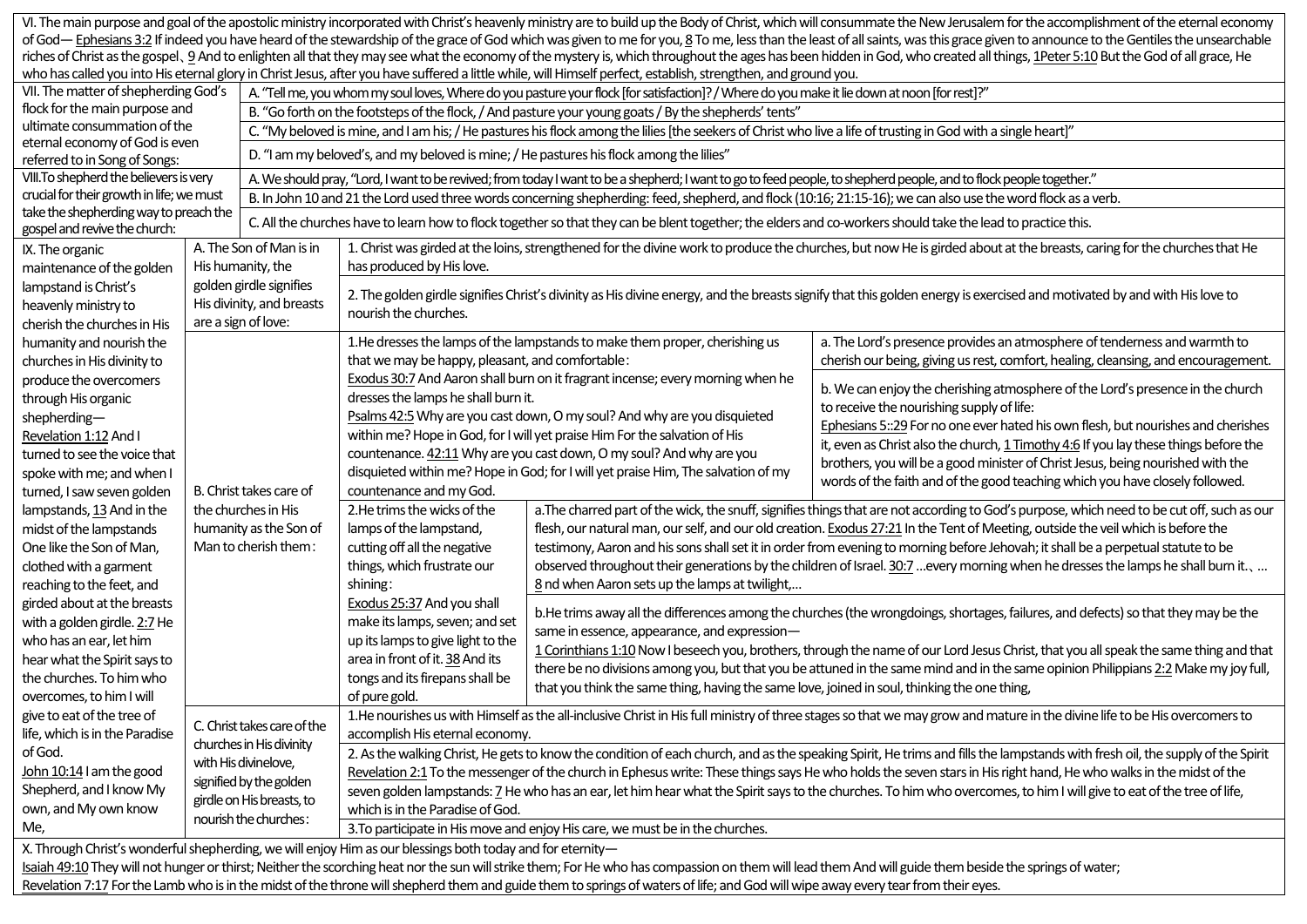## Experience: (1) even with a busy working life, shepherd and cooperate with Christ's heavenly **ministry**

If all the churches receive this teaching to participate in Christ's wonderfulshepherding, there will be a big revival in the recovery....Shepherding and teaching should be like two feet for our move with the Lord. Our shepherding should always be with teaching, and our teaching should always be with shepherding.

John 21 reveals the apostolic ministry in cooperation with Christ's heavenly ministry. In His heavenly ministry Christ is shepherding people, and we need to cooperate with Him by shepherding people. Without shepherding, our work for the Lord cannot be effective. We must learn all the truths so that we may have something to speak and go to contact people to shepherd them.

Shepherding is something divine. In order to be a shepherd, we must be a witness of Christ, a member of Christ, and a brother of Christ, sharing Hissonship. Then we will participate in the oracle of the sonship to become a prophet. As a prophet for God's oracle, we will speak for the Lord. Meanwhile, we need to shepherd people. This is the way to be fruitful, to have the multiplication and the increase. If this kind of fellowship is received by us, I believe there will be a big revival on the earth, not by a few spiritual giants but by the many members of Christ's Body being shepherds who follow the steps of the processed Triune God in seeking and gaining fallen people.

#### **The working young saints' model:**

The working young saints are the waist of the church, and as they are the core of the company, they bear the responsibilities in executing affairs. Therefore, you need to bear responsibilities both in the church and in the company. You should never think like this, "I shall bear no important responsibilities in the company. I then can carry out the services in the church." This notion is of Satan's maneuvering (Of course, if you are too busy or you cannot have the Lord's Day sanctified, you need to consider changing the *iob*.)

For you, the Business life is for the following four purposes.

a) to experience and enjoy the all-inclusive Christ as your wisdom, perseverance, insight, strength, and as everything in the actual events of business life

b) to economically support yourself and your family

c) to financially support the needs of the church

d) be a testimony of Jesus in your busyness, preach gospel to your gospel friends who are busy, and shepherd the newcomers

To cherish, care, and Pray for others in your busyness, are the true praying and shepherding. Never think that you can begin with shepherding after retiring. With that kind of thinking, it means you will not be able to shepherd until the retirement age. Instead, you should learn to shepherd in the kind of current situation that is busy and without much time. For this, drip irrigation prayer and shepherding are very effective. You form a group of prayers and pray for one minute every day using Line and/or similar applications. You can also form a group to shepherd, send a 1-minute fellowship for shepherding, a message excerpt, and Bible verses via sentences or voice messages. In this way, a busy business person can also shepherd gospel friends and newcomers who are busy with their lives. Do carry it out from this week.

A brother's testimony: Since I started working at the age of 30, I have busily engaged in the services for the past 27 years. I have thought up various reasons in order to return home early from my work. For example, I will leave early today; because my relatives will come for a visit (brothers and sisters are spiritual relatives, so it is not a lie). Sometimes Satan would attack and say, "Do you think you can keep on using such reason every week"? In a sense it is quite true, but day by day I simply trust in the Lord, for 27 years, the Lord has miraculously helped me to keep such way of living. Thanks unto the Lord. Christian life is not to worry about tomorrow, it is a life experiencing the Lord one day at a time, and it is a life filled with the Lord, a life that advances with the Lord.

Matthew6:33 But seek first His kingdom and His righteousness, and all these things(Food, clothing, shelter) will be added to you. 34 Therefore do not be anxious for tomorrow, for tomorrow will be anxious for itself; sufficient for the day is its own evil.

#### **Experience: ② Listen to the Spirit that speaks to the churches, and be the overcomer** Revelation 2:1 To the messenger of the church in Ephesus write: These things says He who holds the seven stars in His right hand, He who walks in the midst of the seven golden lampstands: 7 He who has an ear, let him hear what the Spirit says to the churches. To him who overcomes, to him I will give to eat of the tree of life, which is in the Paradise of God.

The outcome of our High Priest's ministering in the churches is that a number of overcomers are brought forth....We are now under this ministry. Christ is busy walking through the churches and speaking. As He walks through the churches. He speaks to everyone.

His speaking is according to what He is and also according to the condition of the church. In every epistle He begins by saying who and what He is. Then He also speaks in every case according to what the church is. His speaking is both practical and equipping.

Your experience will confirm this. When Christ came and walked through the church in your locality, you were enlightened and rebuked. The walking Christ became the speaking Spirit. Christ is the Spirit. By His speaking you are supplied with the tree of life and the hidden manna. Then you are transformed. Little by little the muddy things are washed away, and you become a white stone, justified, accepted, and approved by God for the building up of His dwelling place, which consummates in the New Jerusalem. Christ today is busy ministering His heavenly priesthood.

# **Junior high/Senior high students' model:**

Brothers and sisters who are junior high and senior high students should enjoy the Lord's shepherding by listening to the words of the Spirit from young ages. The Lord hopes that you will push hard and study diligently for the college entrance exams.

Colossians 1:29 For which also I labor, struggling according to His operation which operates in me in power.

In the future, even if you entered the college or graduate school, even if you got a job, you will be dumped into dustbin unless you push yourself hard. The Lord is walking in between the churches and is shepherding you. The Lord first exposes your ruddy attitude toward your studies and reprimands you. If you amen to this exposure and rebuke, the Lord can supply you with life, transform you, advance you, and can make you a junior high and/or senior high student with testimony.

Matthew 25:15To one he gave five talents, and to another two, and to another one, to each according to his own ability. And he went abroad.…20 And he who had received the five talents came and brought another five talents, saying, Master, you delivered to me five talents; behold, I have gained another five talents. 21 His master said to him, Well done, good and faithful slave. You were faithful over a few things; I will set you over many things. Enter into the joy of your master. 22And he who had received the two talents also came and said, Master, you delivered to me two talents; behold, I have gained another two talents. 23 His master said to him, Well done, good and faithful slave. You were faithful over a few things; I will set you over many things. Enter into the joy of your master. 24 Then he who had received the one talent also came and said, Master, I knew about you, that you are a hard man, reaping where you did not sow, and gathering where you did not winnow. 25 And I was afraid and went off and hid your talent in the earth; behold, you have what is yours. 26 And his master answered and said to him, Evil and slothful slave, you knew that I reap where I did not sow and gather where I did not winnow.

The Lord provided the talent according to each one's ability. The Lord expects profit-making of one talent for one talent, two talents for two talents and five talents for five talents. The point here is to fully use up the talent. In order to max out, you have to push yourself ahead. And the Lord cares not how much you made, but how much effort used and how faithful you are. The Lord gives the same compliments to the one who made five talents, and the one who made two talents. Moreover, the Lord does not deny that it is a strict one in demand. When looking only at the demand, the Church life can be tough for you,. However, because there is a supply commensurate with the demand, just open to Lord's shepherding and enjoy the rich supply. By doing that, you can fully utilize the talent. Amen!